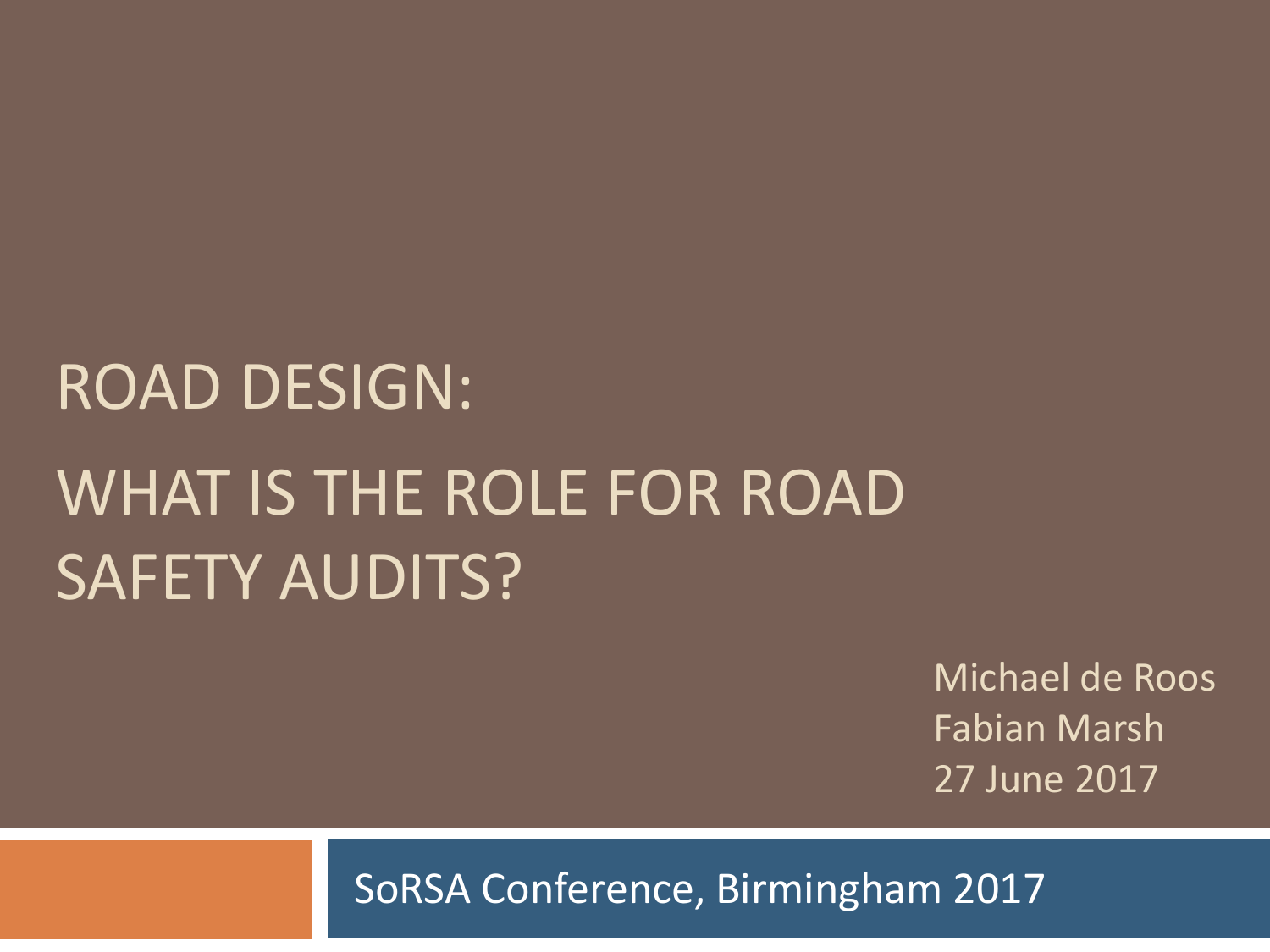

- □ Background / Introduction Are Road Safety Audits delivering safe roads?
- The **Safe System**: What is it?... And what does it mean for me?
- □ Why is **road safety management** important?
- **Road Safety Audits** and the Safe System
	- What is **risk**?
	- When or what **stage** is most critical?
	- Why have **recommendations**?
	- What is more important: **process or outcome**?
- $\Box$  The way forward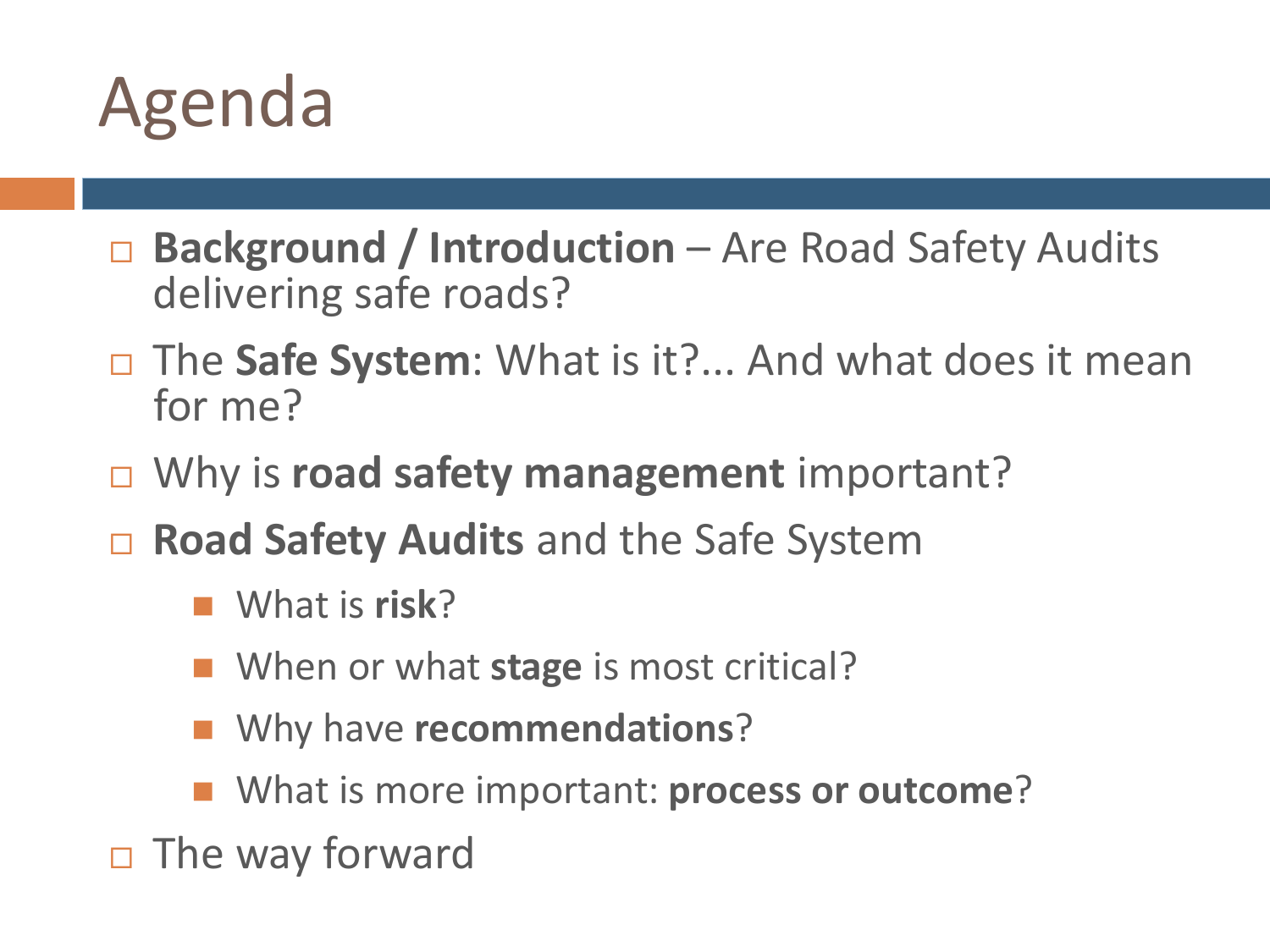### Road Safety Audits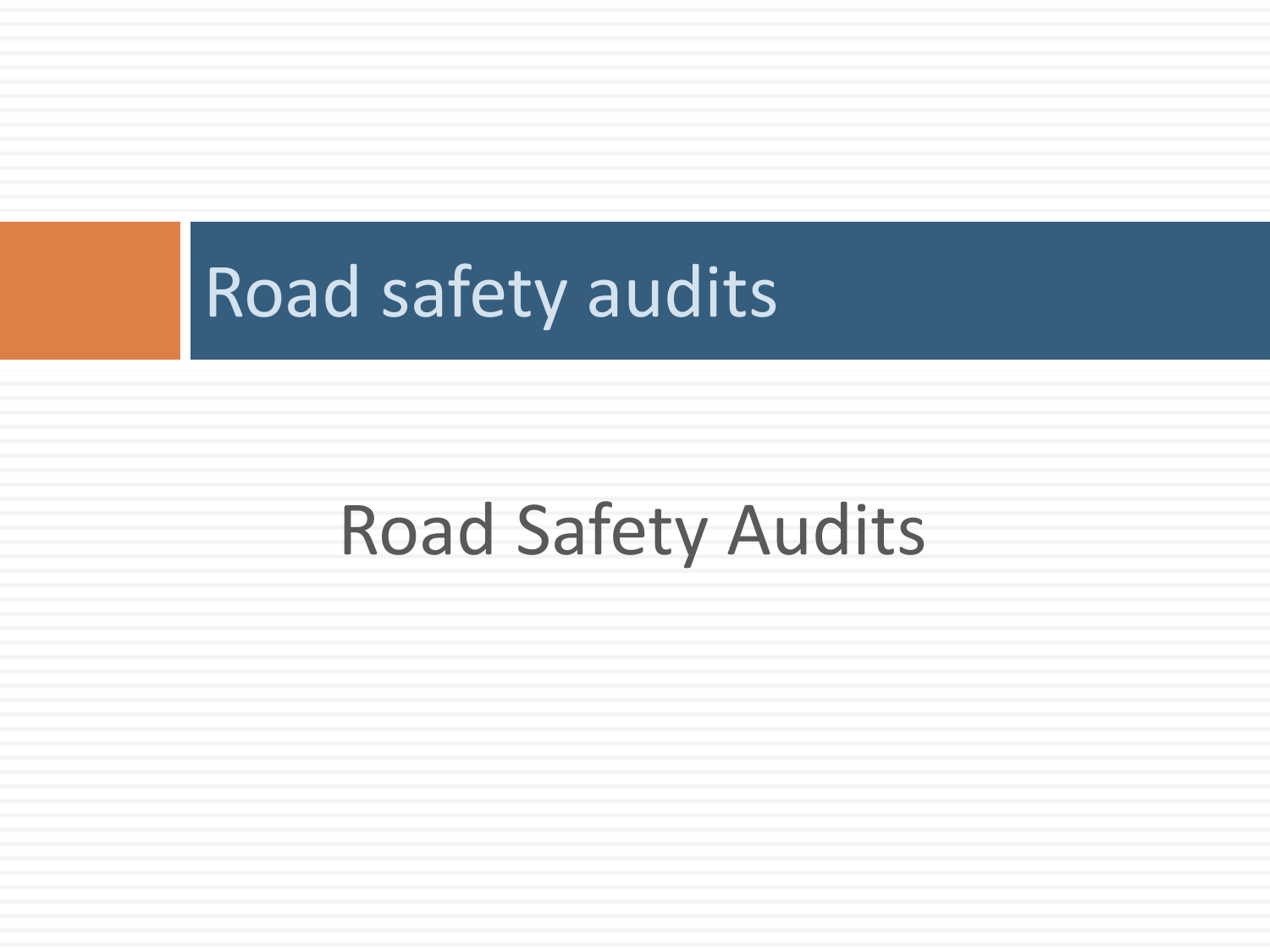- Background **Quart Are Road Safety Audits delivering Safe Roads?** 
	- $\checkmark$  Evaluations
	- $\checkmark$  Cost to Benefit Ratio (CBR)
	- □ What is a Safe Road?
	- □ What should be the objective of a Road Safety Audit?
	- **Difference between new roads and existing** roads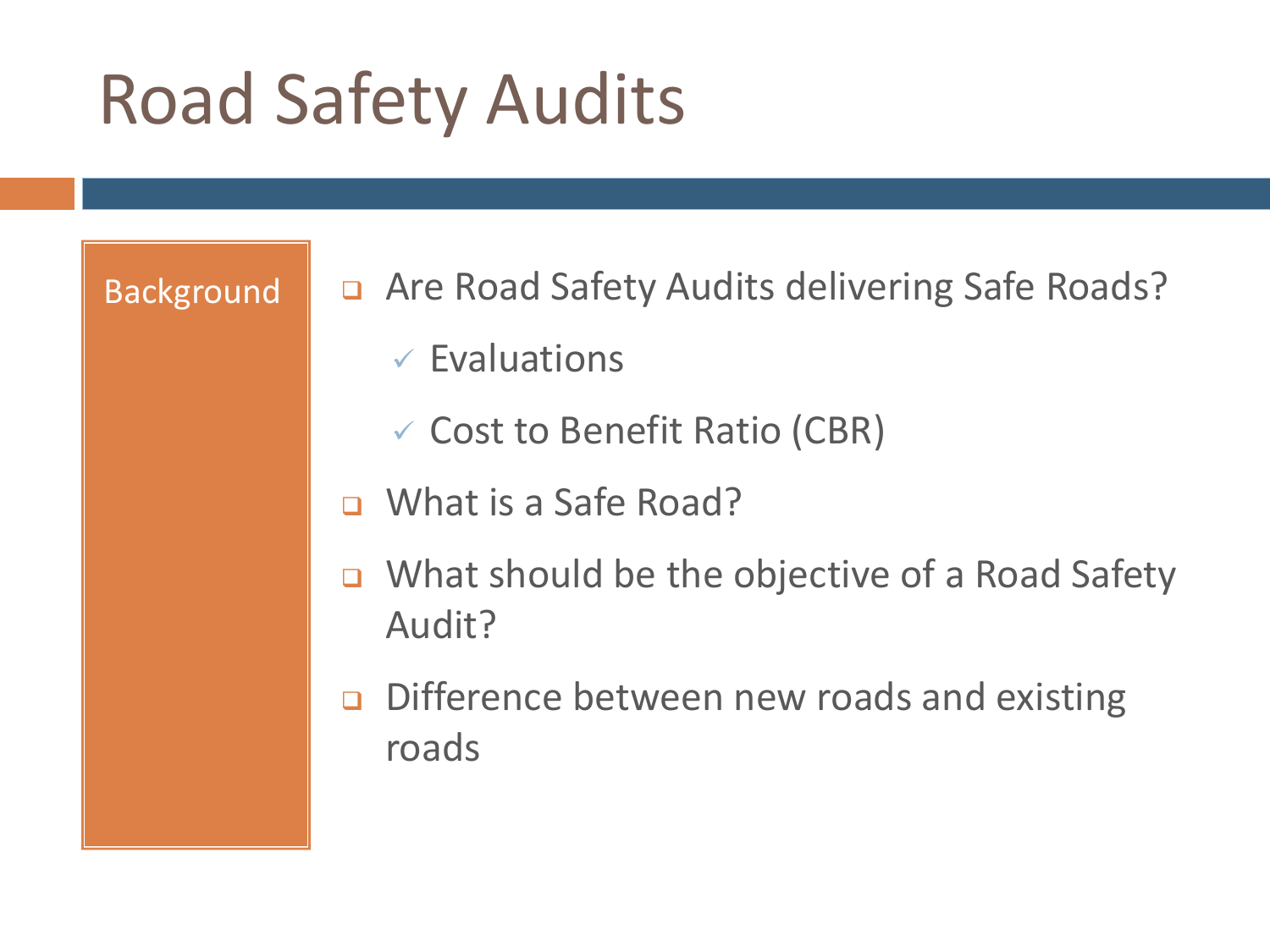## Background to the Safe System (or a short history of road safety)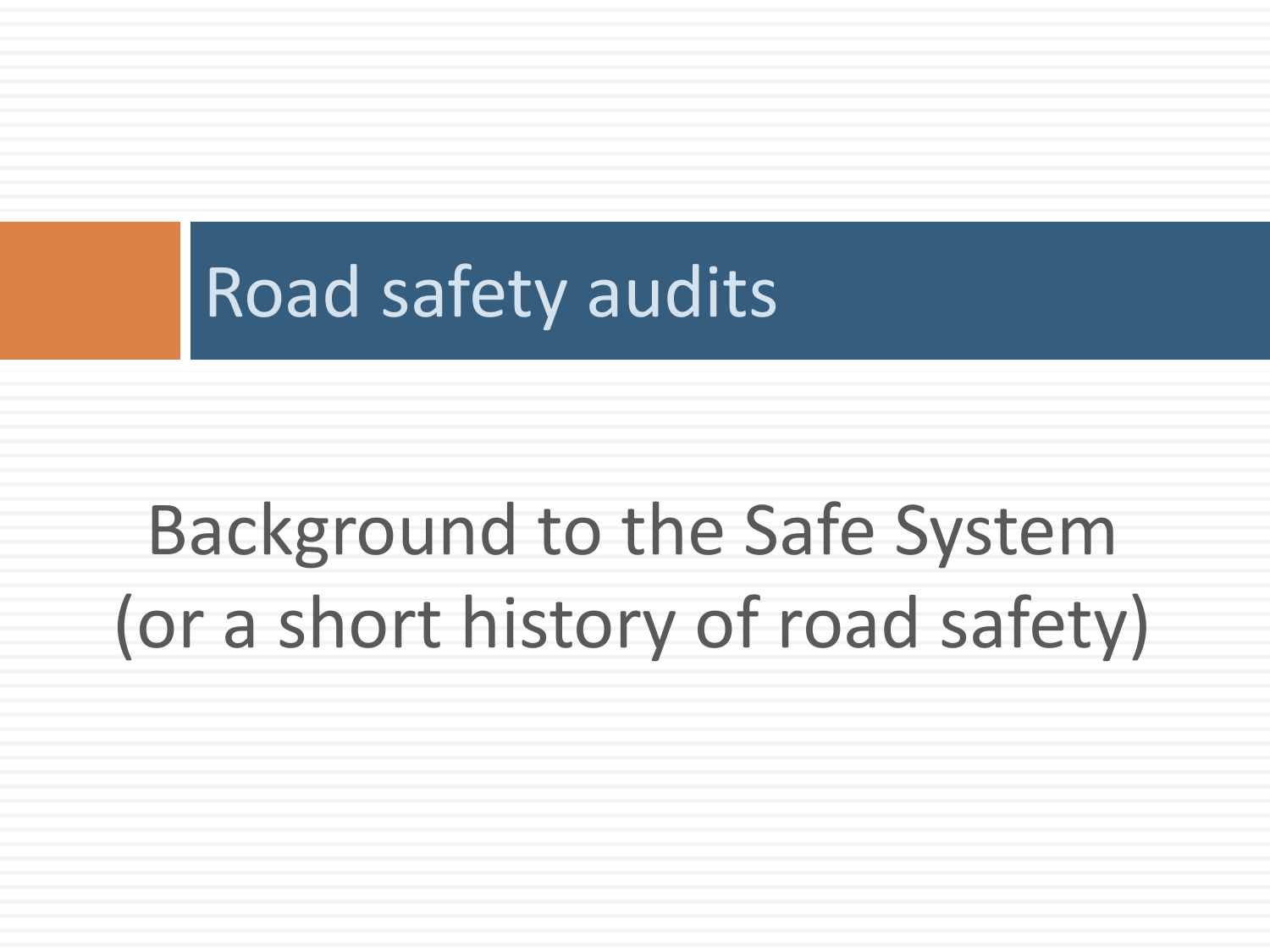

#### The road toll

#### Long-term trends

- Follows economy
- Road safety trends and interventions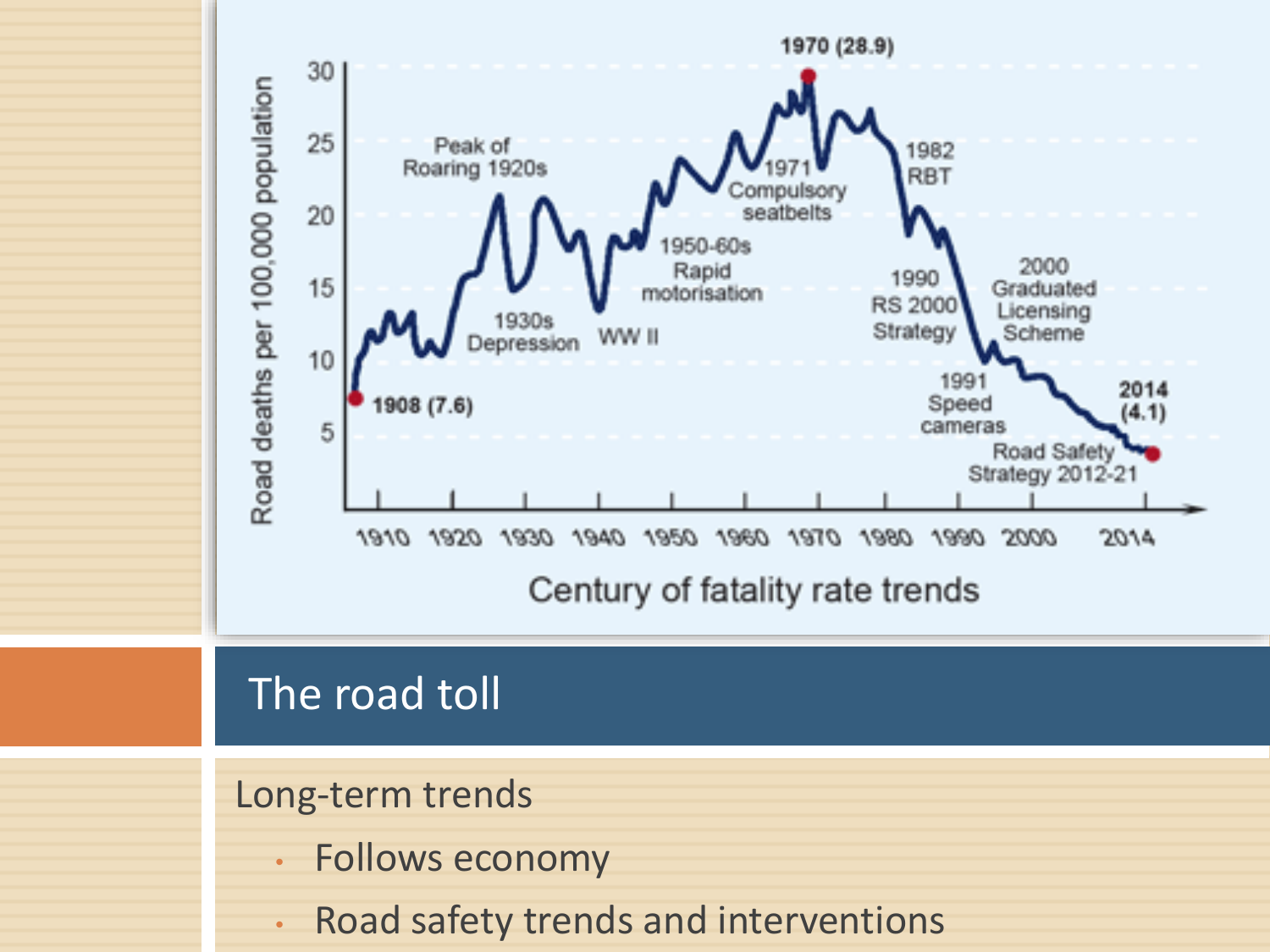

### The road toll

#### However -

- Limits to reductions
- Search for 'silver bullet' ?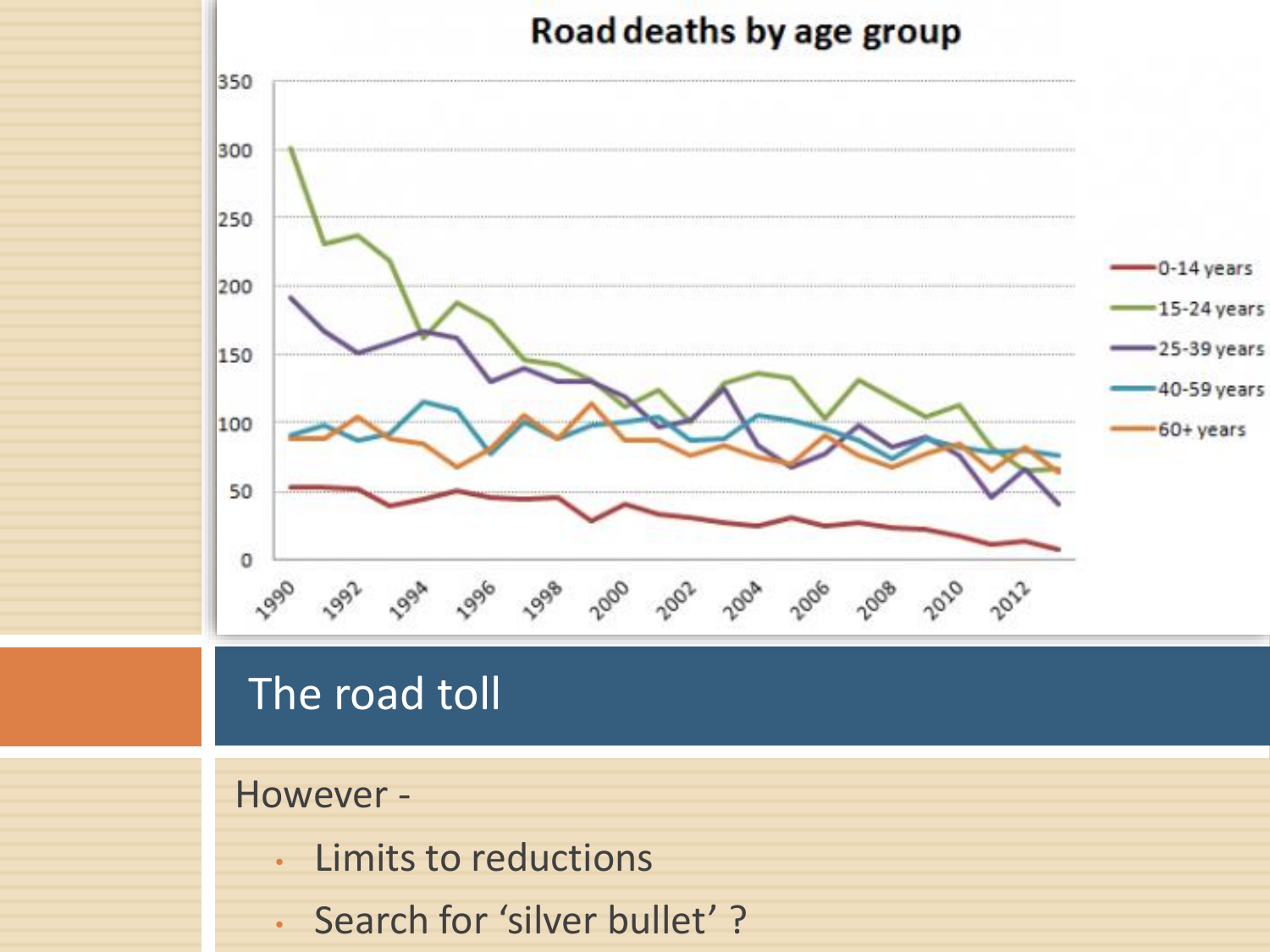#### Human factors (95%)



required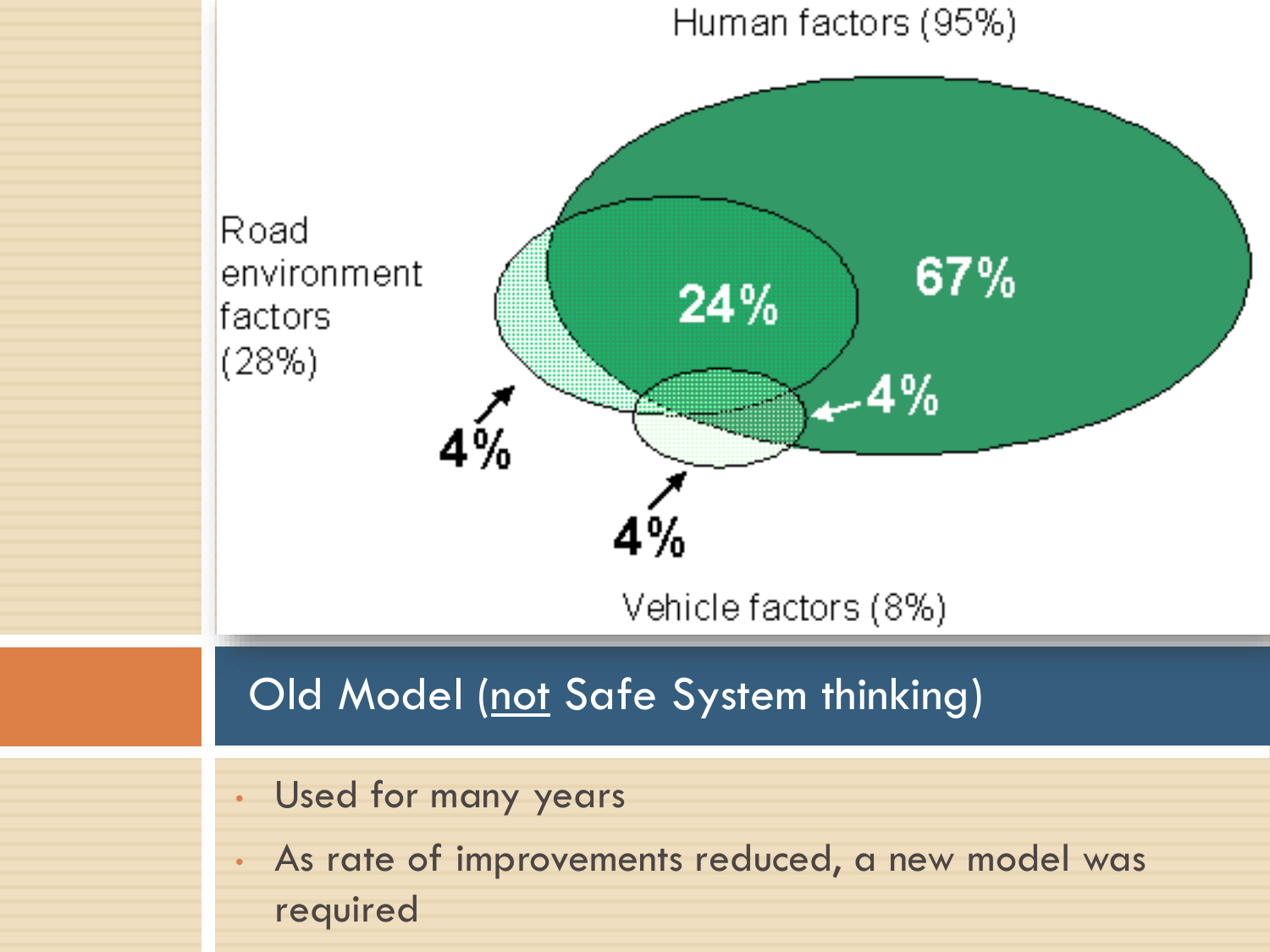### Background to Safe System

- To sum-up  $\|\Box$  Reduction in road toll was plateauing
	- $\Box$  A new model was required to drive the road toll down:
		- $\sqrt{ }$  Road safety resources are limited
		- $\sqrt{ }$  There are limits to behavioural change programs e.g. speeding
		- $\checkmark$  Engineering measures can mitigate human error
		- $\checkmark$  International experience shows strategic approach works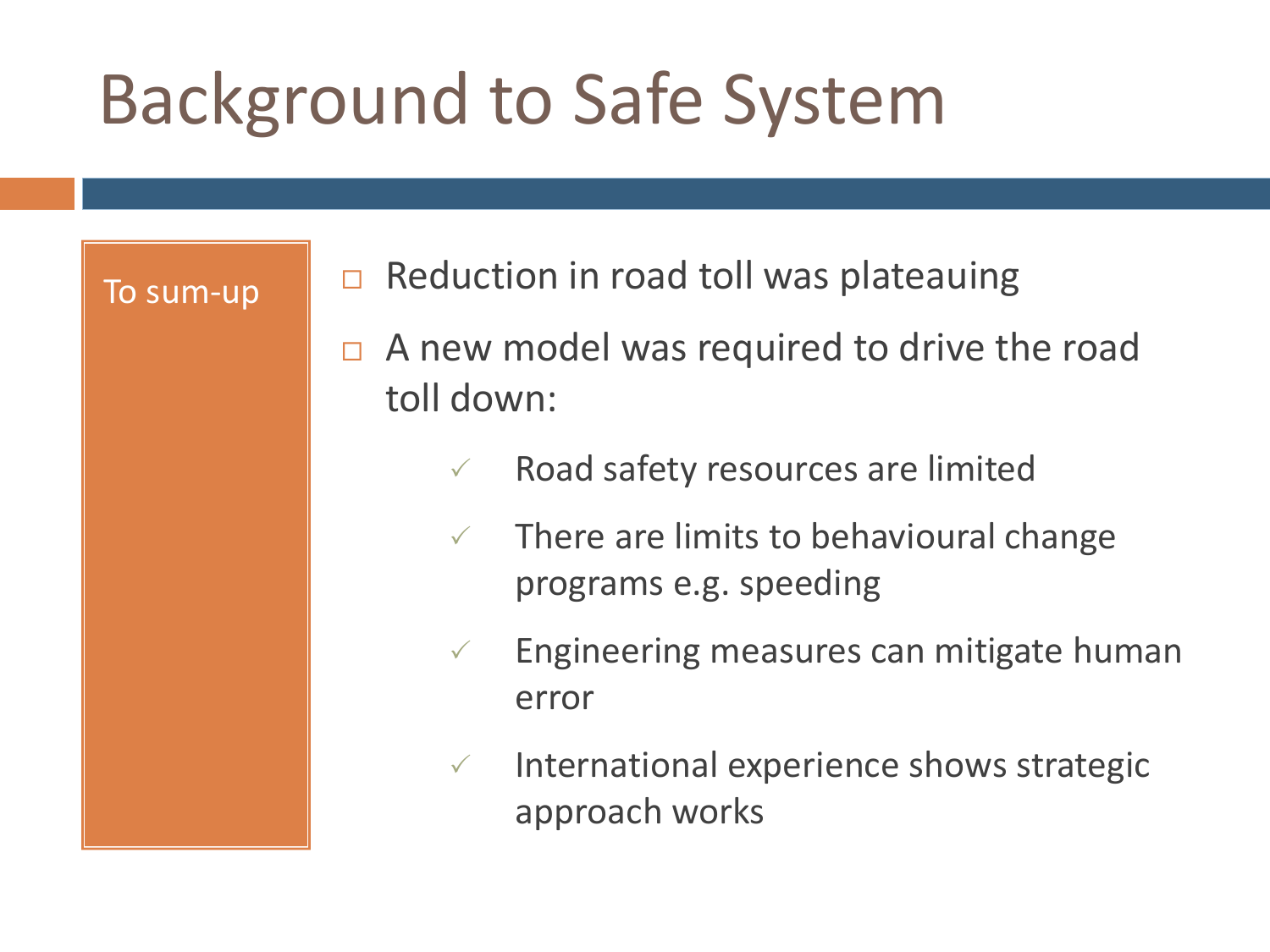### Safe System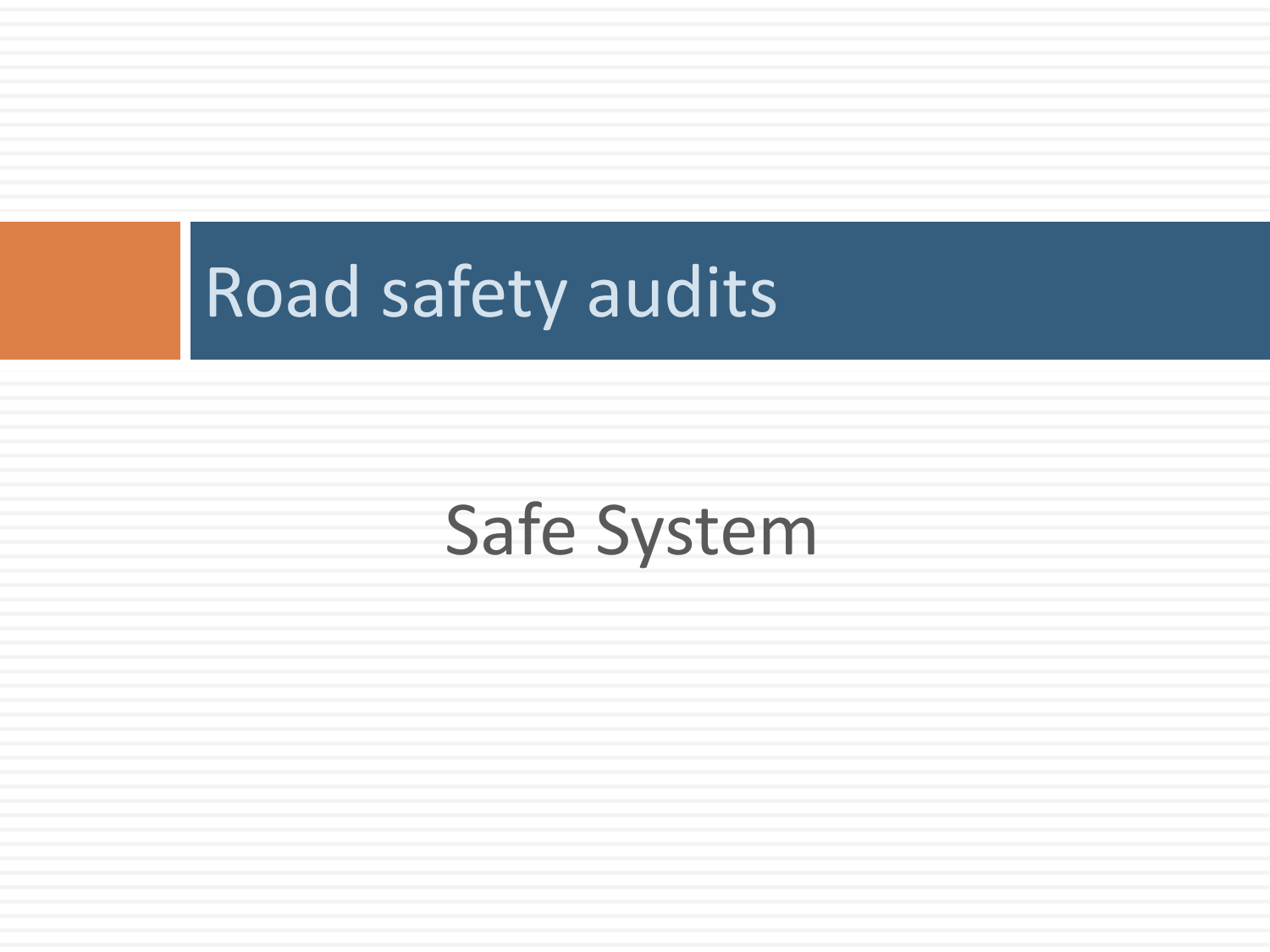

#### Various ways to illustrate

• Based on the same common principles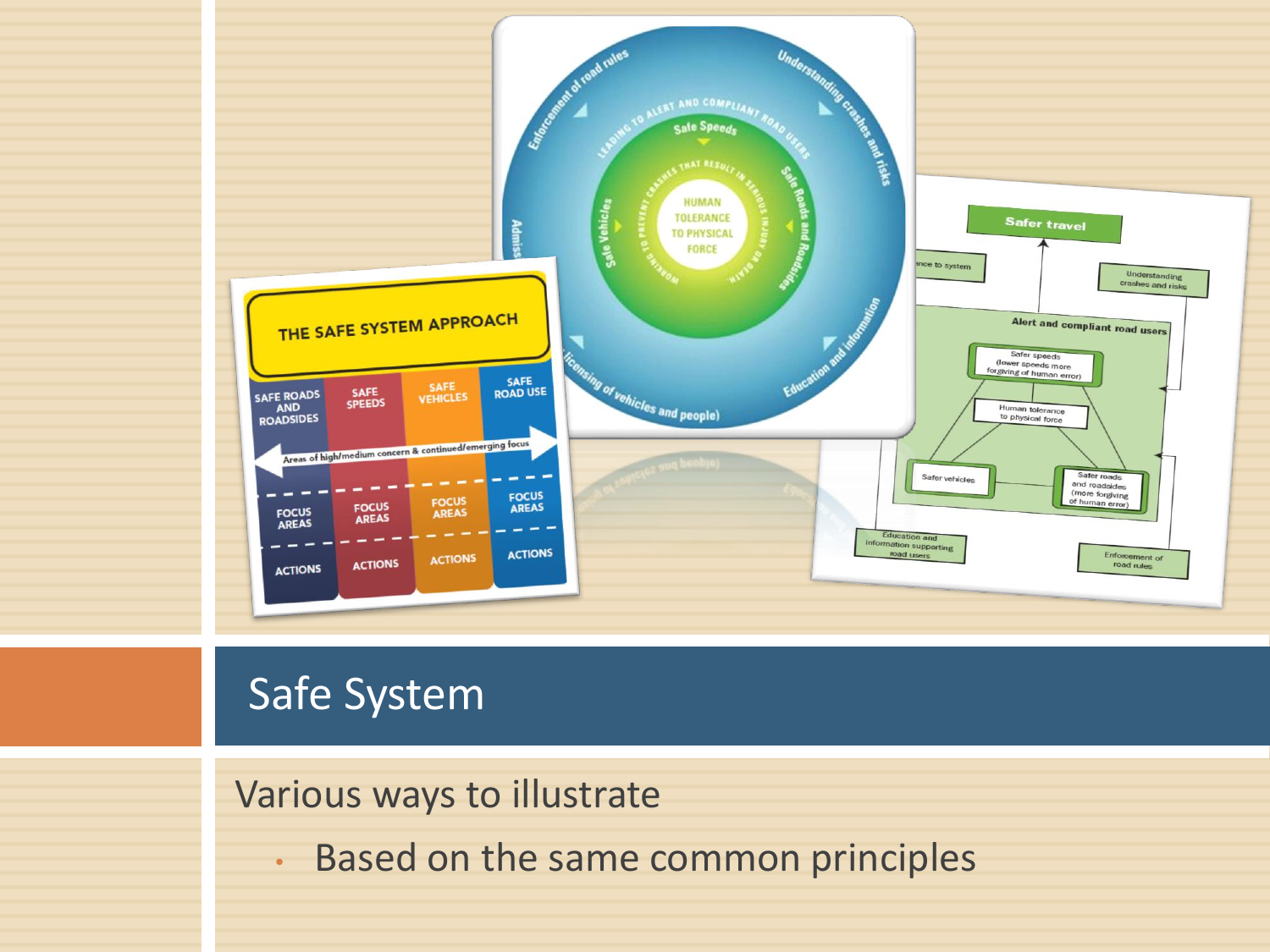#### Key areas

- Speed
- Vehicles
- □ Road
- **u** Users ??

#### Support

- **Q** Management
- **D** Enforcement
- **Entry and exit**

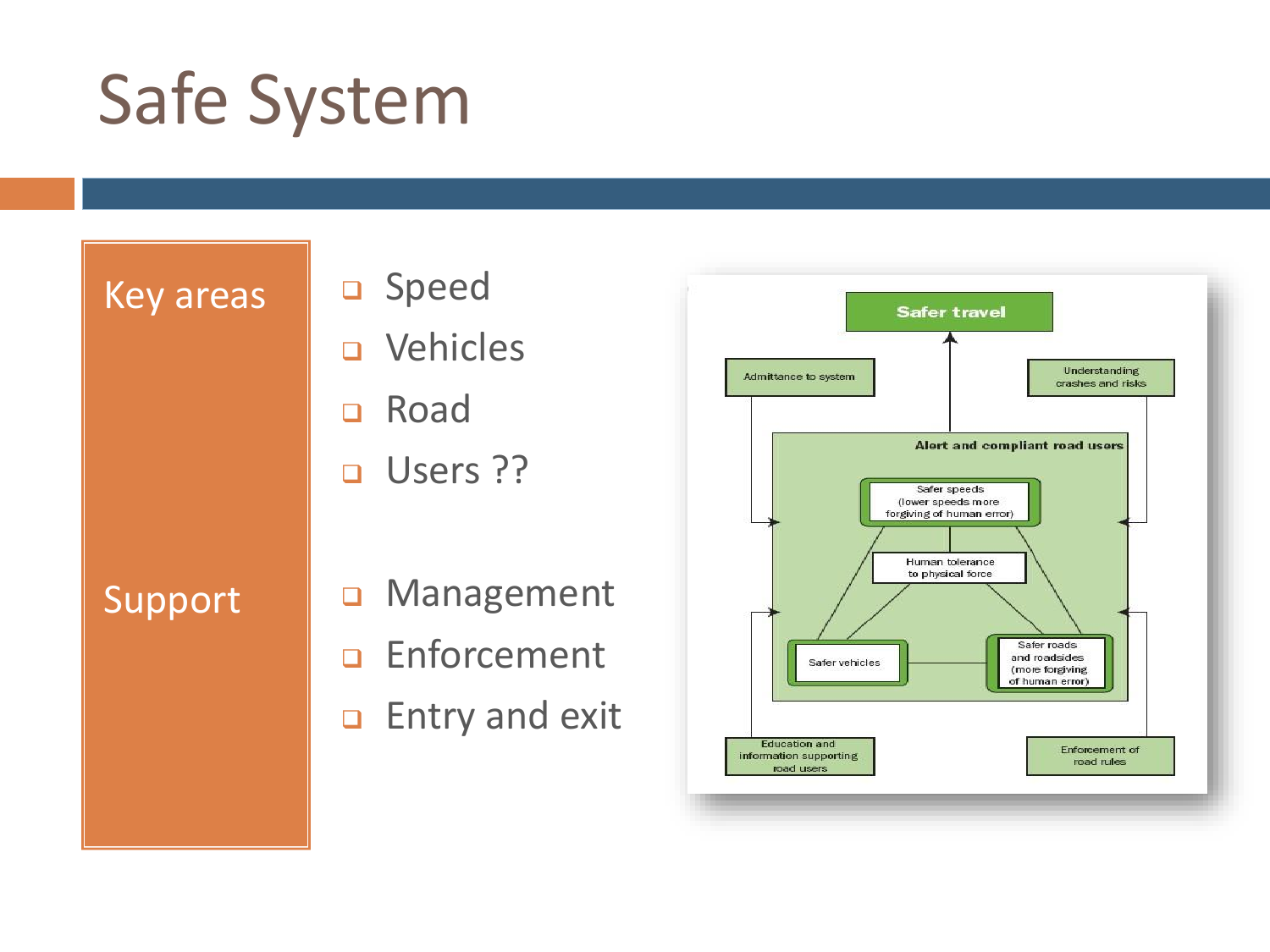

- Principles Limitations of human body to forces
	- (Anticipating of) and forgiving of human error
	- Joint responsibility (for all involved in managing roads)
		- ✓ Design
		- ✓ Build
		- ✓ Operate
		- ✓ Maintain
	- All disciplines working together
	- Evidence based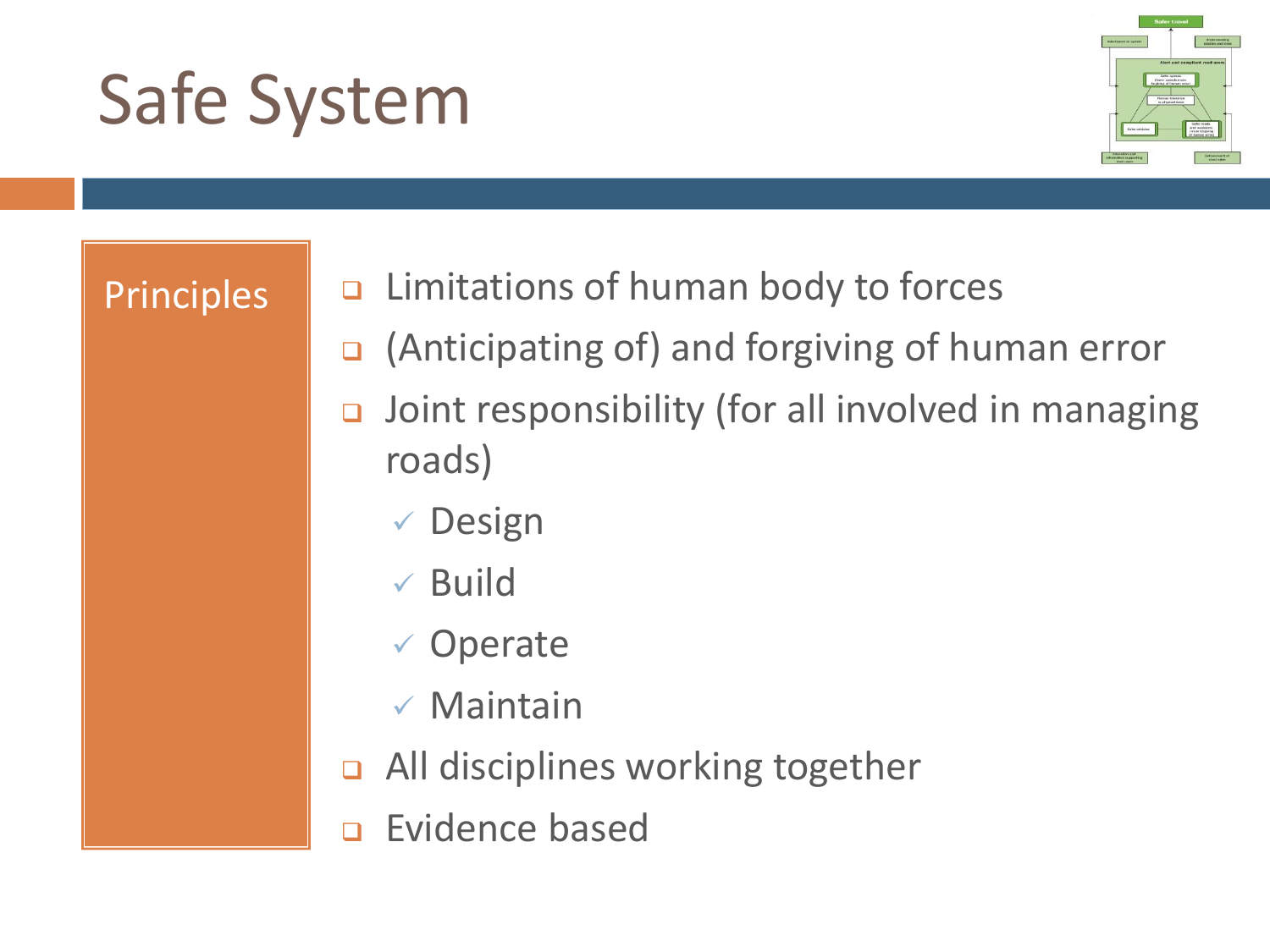

### $Risk = Speed$

- Threshold impact speeds
- **D** People not vehicles
- Different profile
- All about impact speed and conflict type
- **Probability of being in casualty crash**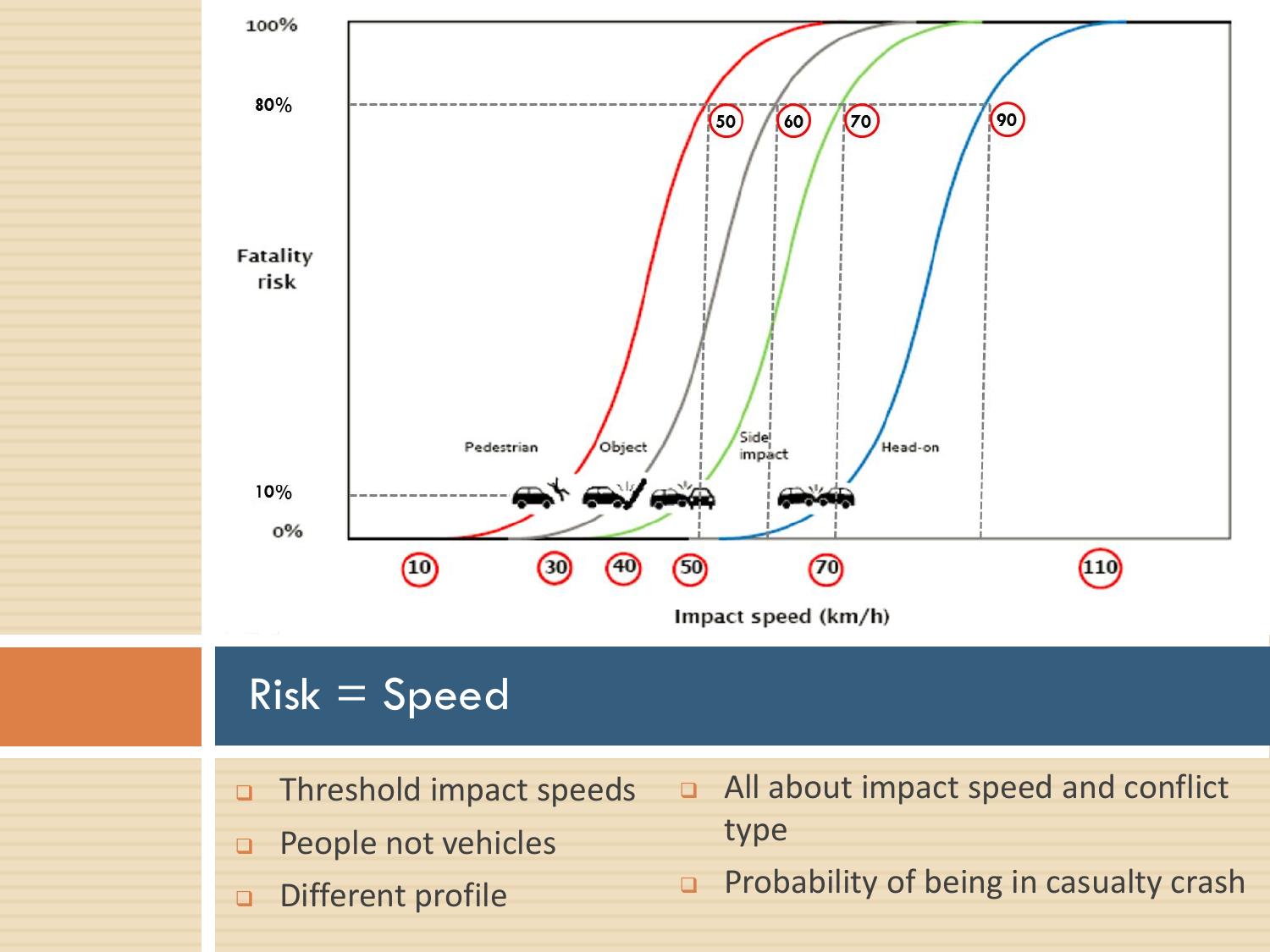### Road Safety Management

- **Principles** Q Vision Zero
	- Mainstreaming
		- ✓ Resources
	- **D** Management tools
		- $\checkmark$  iRAP
		- $\checkmark$  Accountability
		- ✓ Key Performance Indicators (KPI) or Key Results Areas (KRA) ?
		- ✓ Role of CBR ?
	- a How do Road Safety Audits contribute ?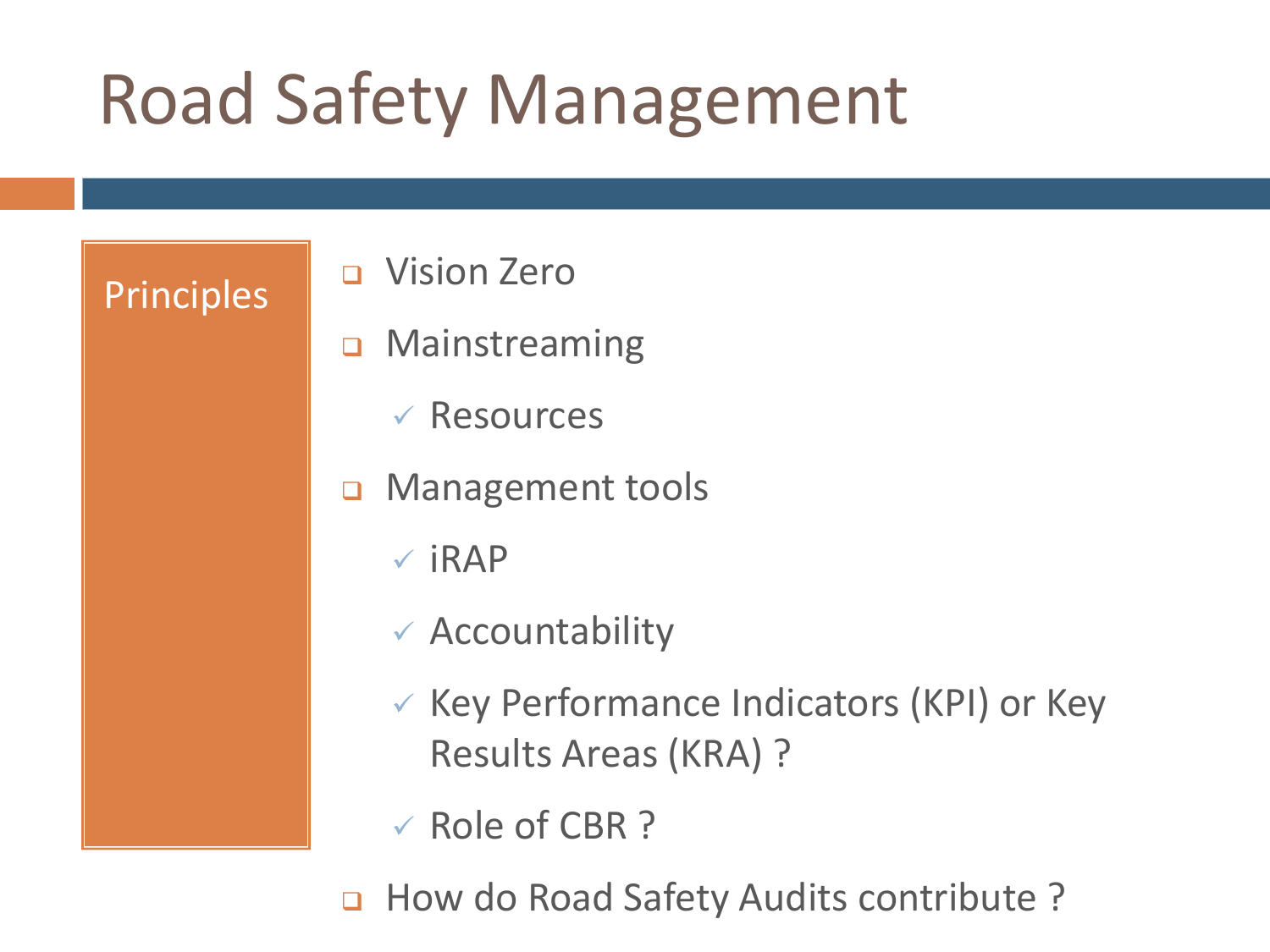$\omega$ Process or Outcome Process or Outcome

□ Safe System

- Adopted by best practice jurisdictions
- Recommended by UN
- Anticipate and accommodate human error does not blame the user
- Acknowledge limited tolerance to force
- Focus on reducing harm to people
- Forgiving road and roadside
- Safe speeds
- Joint responsibility

Operating a Safe System is not business as usual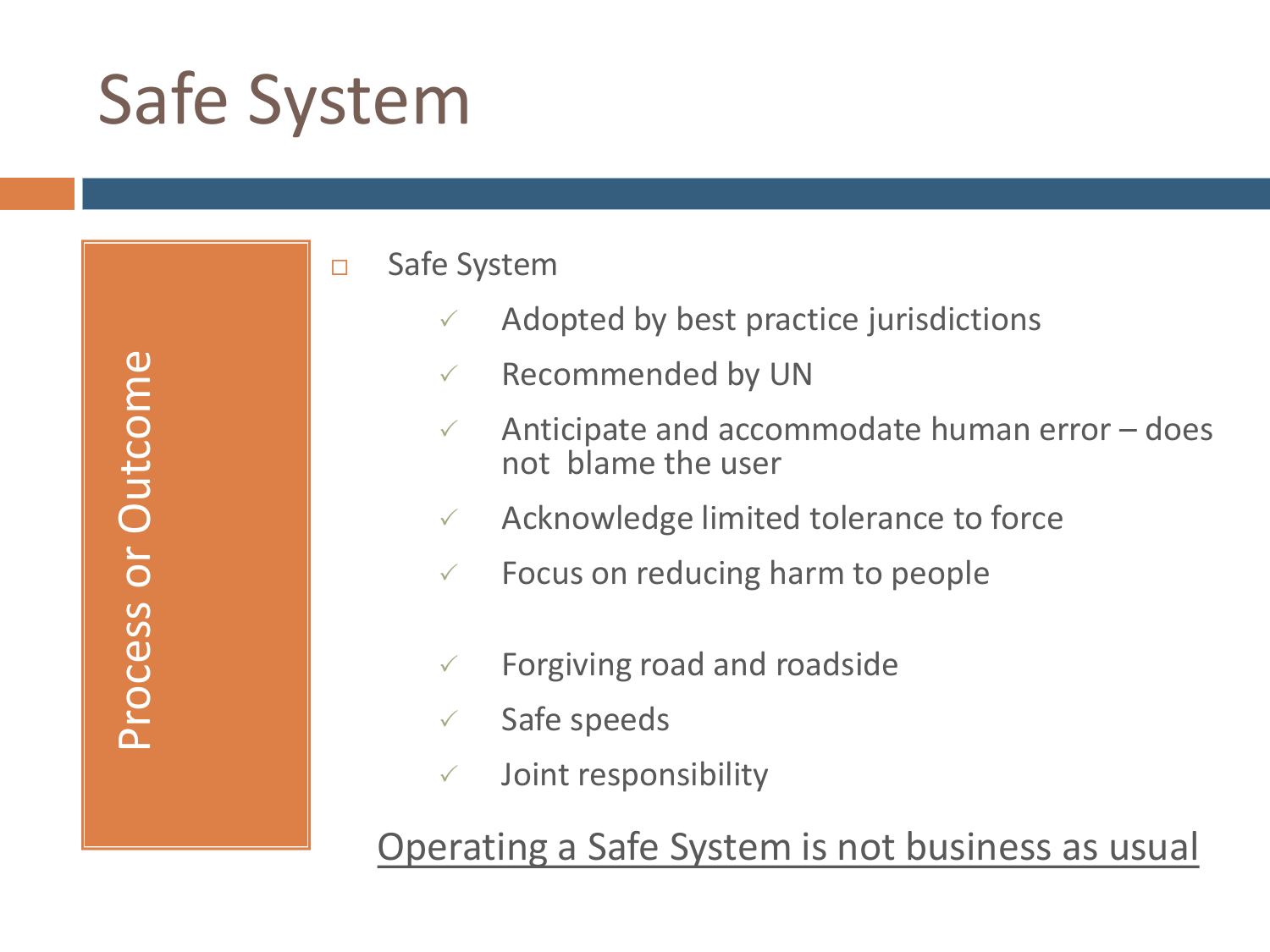## Road Safety Audits and the Safe System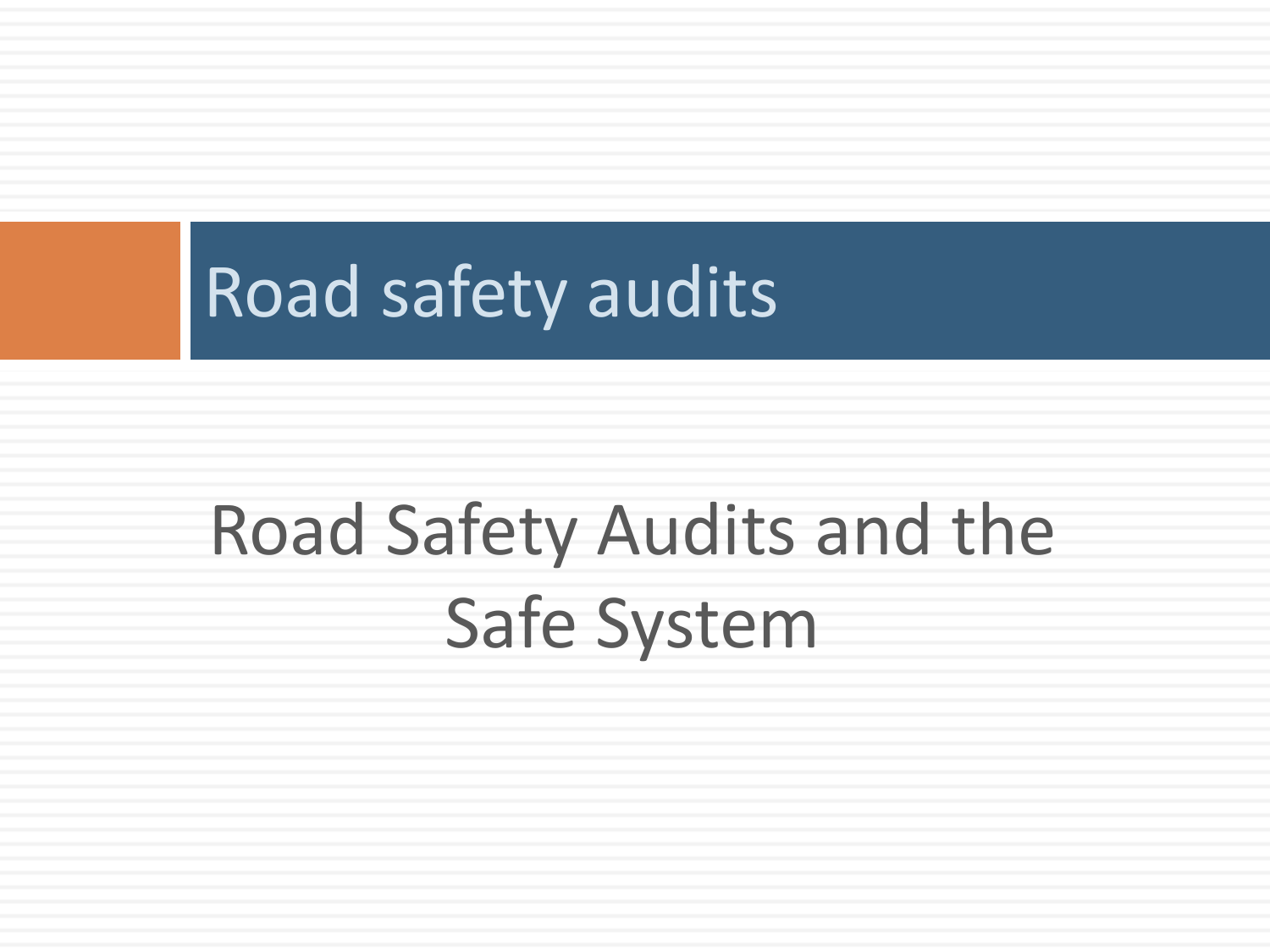

#### Consider two approaches

- *1. Risk Management*
- $\Box$  Accidents = risk management (Risk Matrix)
- ALARP
- □ RRRap
- *2. Safe Road*
- $\Box$  Crashes = action (Haddon Matrix)
- **□** Safe System questions
- $\Box$  Survivability thresholds (Safe System curves)

Should we accept that there will be death or serious injury or is the objective a Safe Road?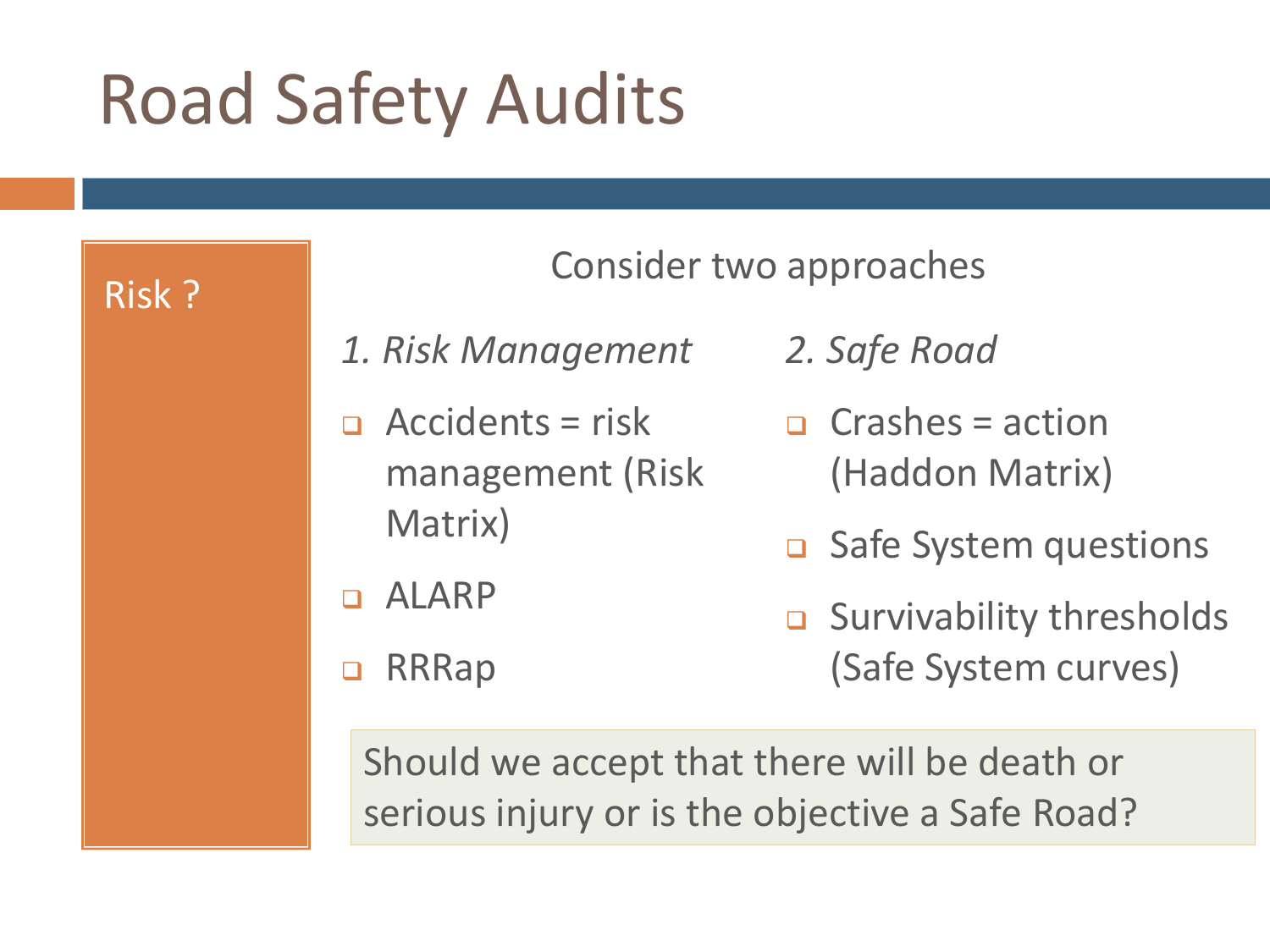- Stages **I a** International practices
	- **D** The earlier the better:
		- ✓ Planning tool
		- $\checkmark$  Feasibility / concept
		- $\checkmark$  Value engineering / options
	- No risk is out-of-scope:
		- ✓ Departures from Standard
		- ✓ Junction types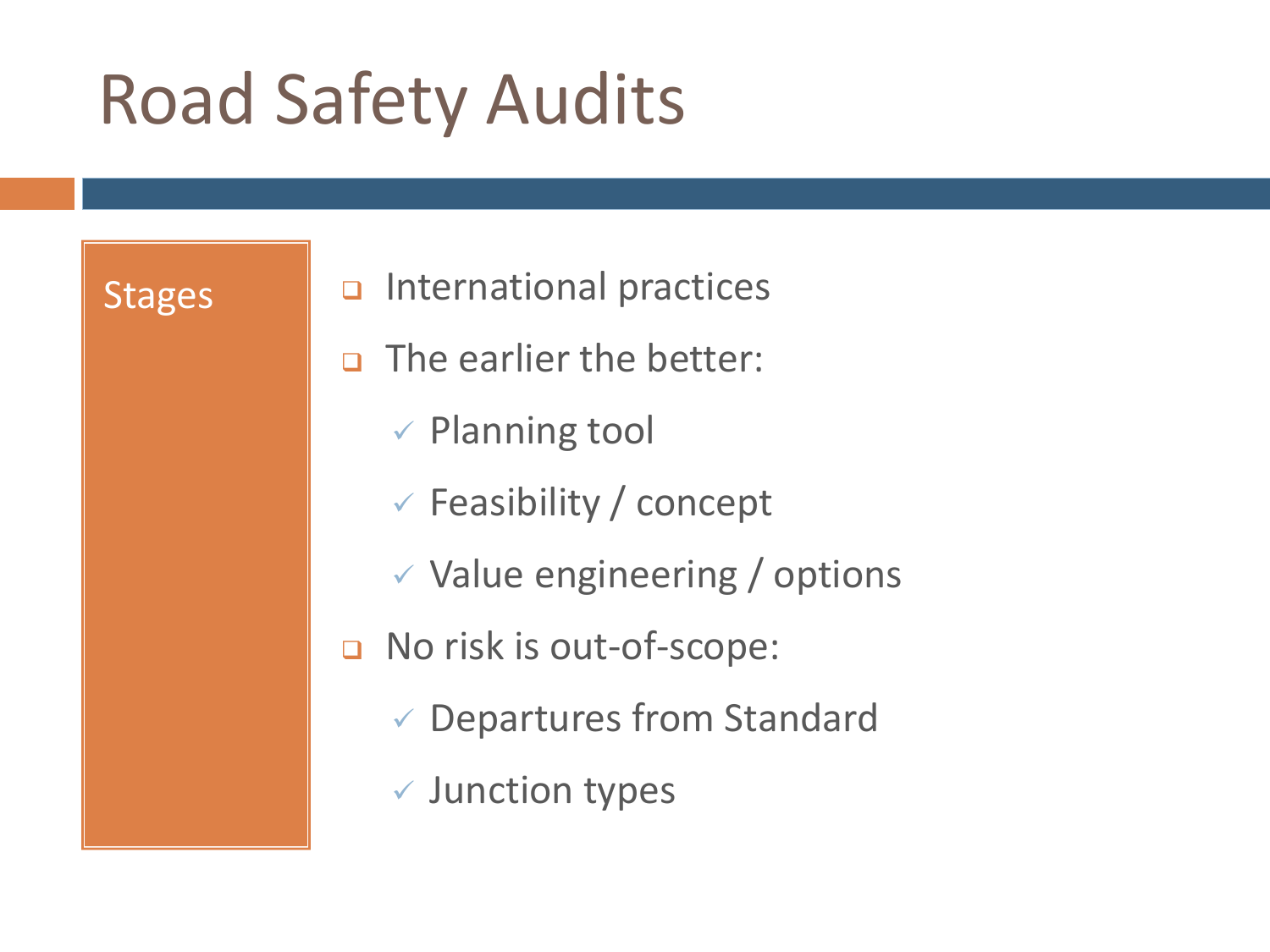Recommendations Recommendations

- $\Box$  International practices
- **Q** Clearly defined roles and responsibilities
	- ✓ Road Safety Auditor?
	- ✓ Designer?
- The problem with recommendations?
	- $\checkmark$  Responsibility
	- ✓ Best solution
	- ✓ Exemptions ?
- **Evidence-based road safety**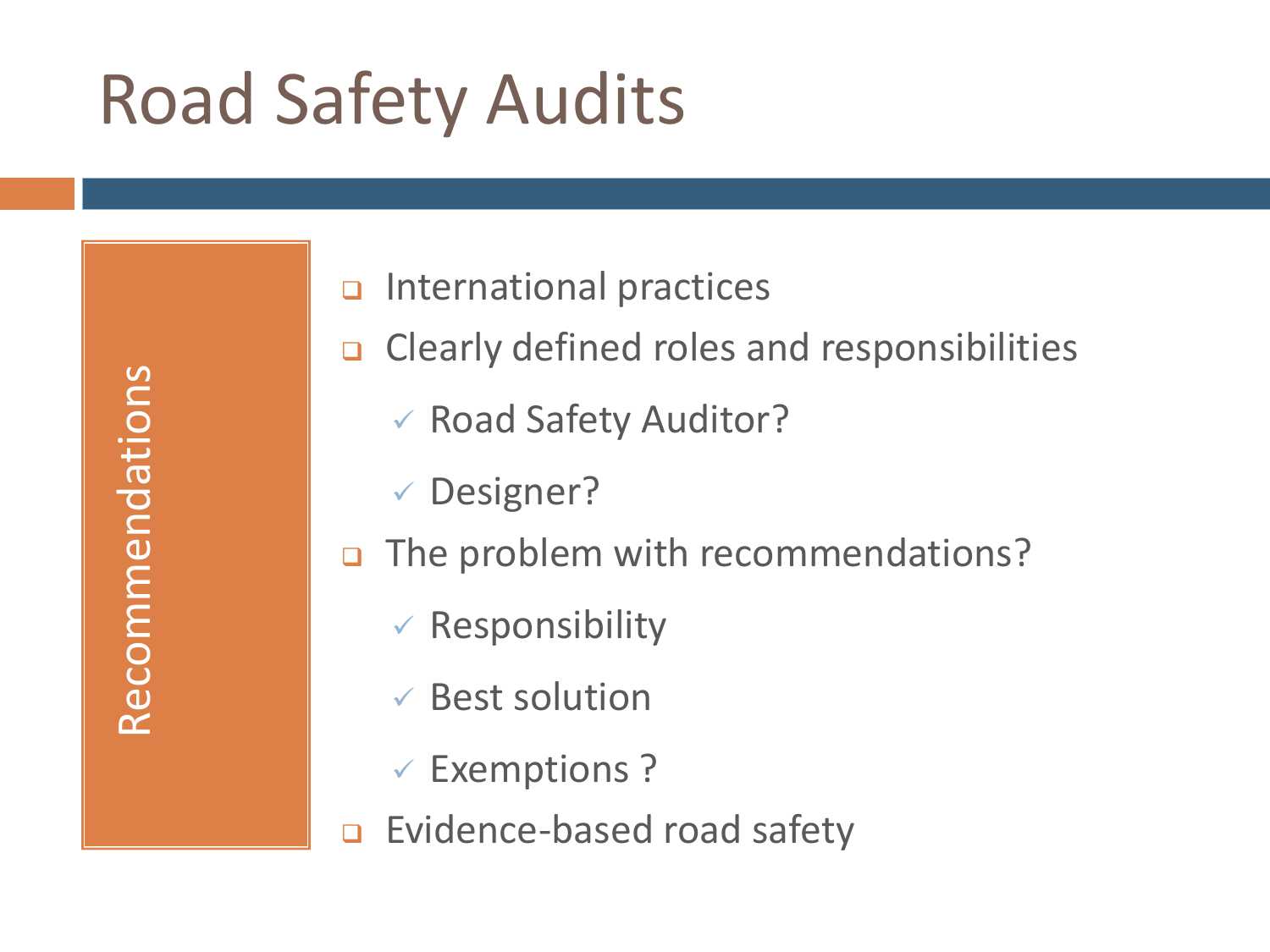Process or Outcome Process or Outcome ■ What is the objective of a Road safety Audit **D** The practice:

✓ Evolved

 $\checkmark$  Highly process focused

 $\checkmark$  Reports include what is not in-scope

n Checklists

#### The process must be subordinate to the Outcome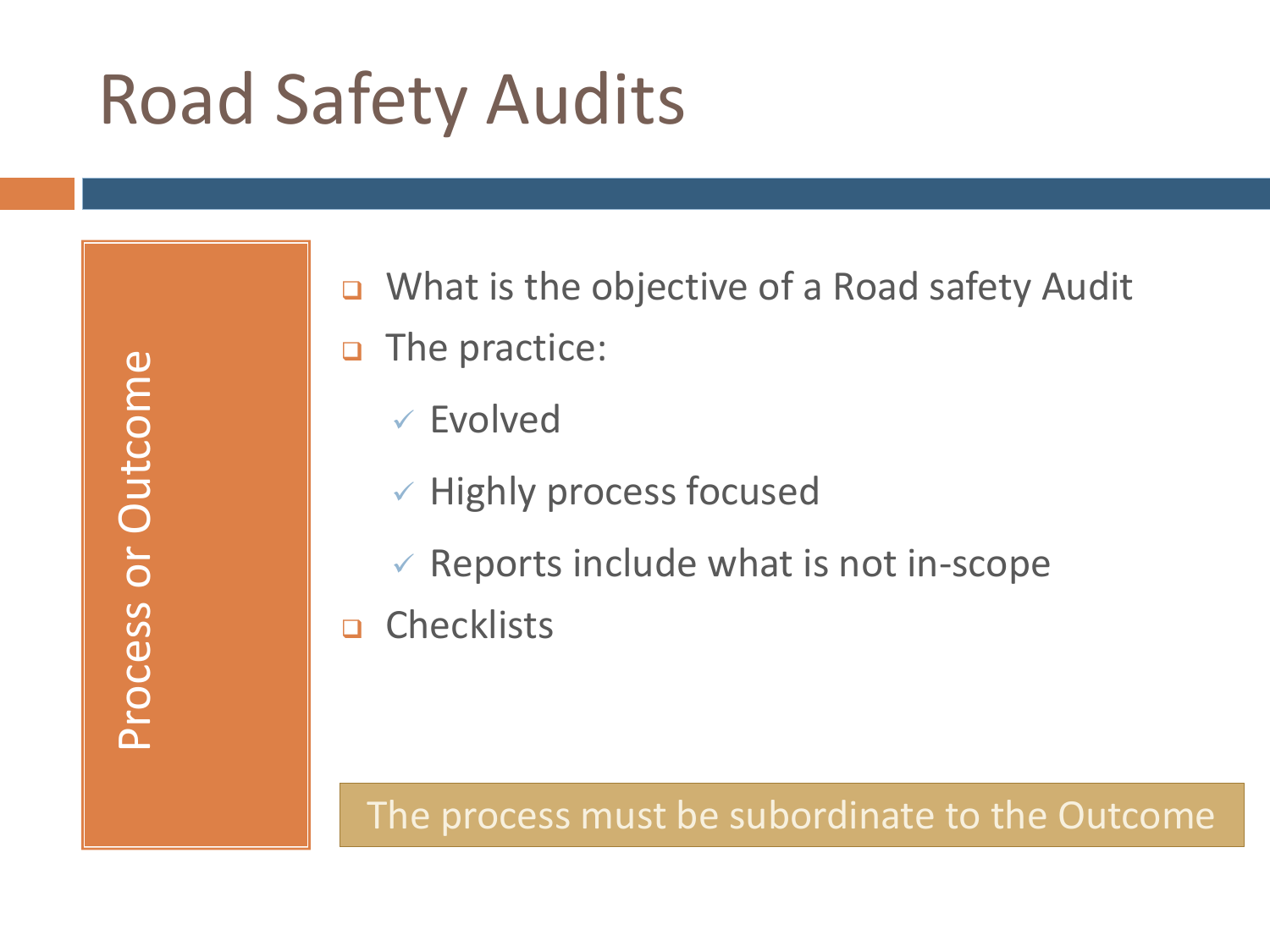### Way Forward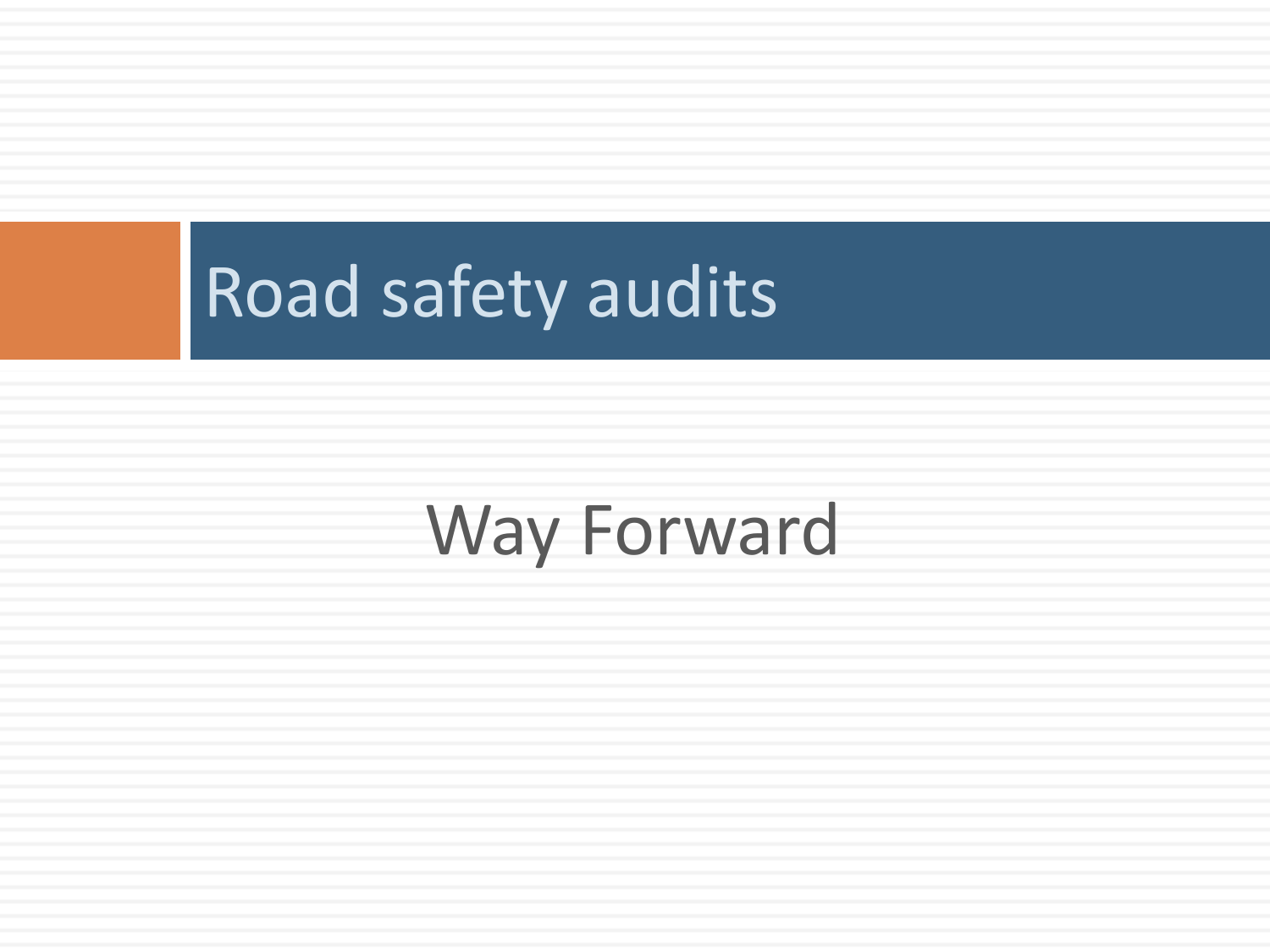Way Forward Role of road safety associations:

- $\checkmark$  Advocate for best practice
- $\checkmark$  Promote management accountability
- ✓ Influencers
- Designer / Operator responsibility
	- $\checkmark$  Accountable for trauma on their roads
	- $\checkmark$  KPIs and KRAs
	- ✓ Road Safety Auditor as advisor and agitator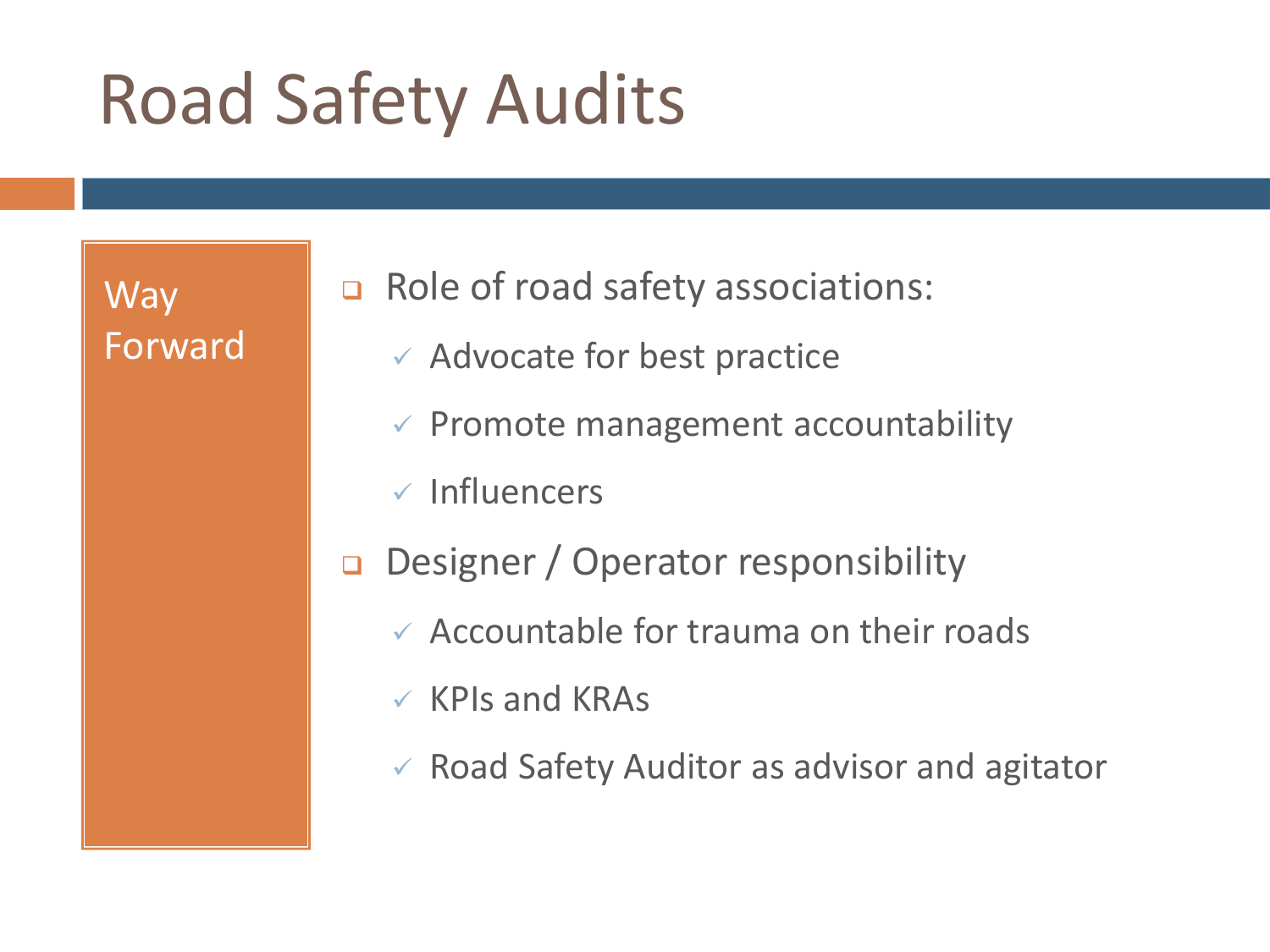Way Forward □ Role of road safety expert:

- $\checkmark$  Comprehensive knowledge of how road safety performance is influenced (evidence based)
- $\checkmark$  Engineering toolkits
- $\checkmark$  Limitations of education programs to solve on-road problems
- $\checkmark$  Role of enforcement (and how engineering can be used to support enforcement)
- □ Independent Safe System review
	- $\checkmark$  Focused on problems rather than recommendations